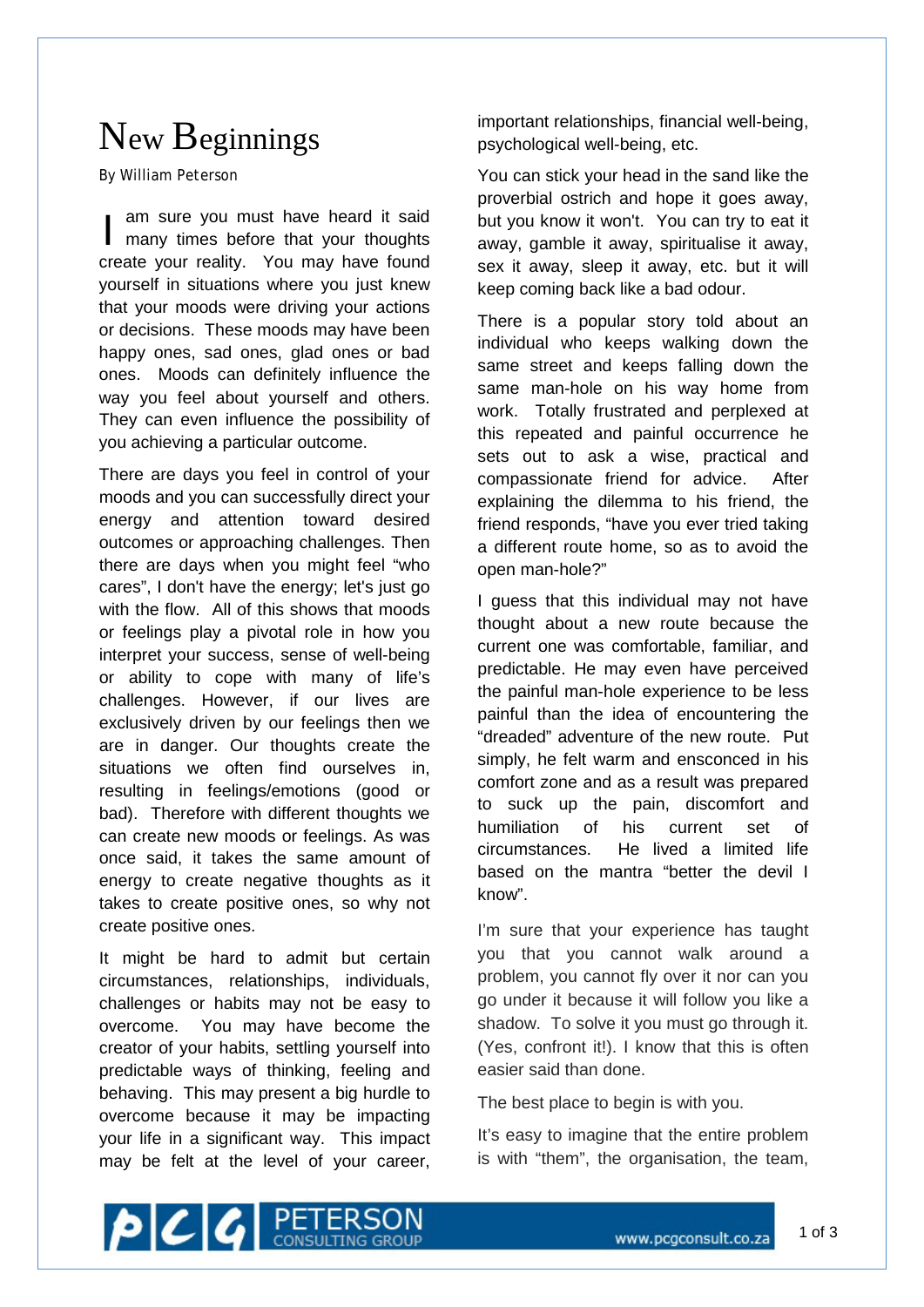the committee, the politicians, the economy and so on and so forth. This projection of the entire blame just delays you having to take real action. I'm not suggesting that you may not be right or justified in saying that others have contributed to the problem. But what I do know is that when you get your act together, get your focus right and become resolved to play your part in creating a positive solution then that problem's burden is halved. Then the problem is no longer a mountain but a kopjé, okay!! Slightly bigger than a kopjé but certainly not Everest!

I guess it is like that inspirational quote I've once heard, "when you change the way you look at things, then the things you look at change." Of course you know that this is not entirely true. I mean the thing/situation does not literally always change. That difficult customer, boss, colleague, wife, husband, child, significant other etc…they might still be the same.

What has actually happened is that you may have changed your mindset, your attitude, your approach, your feelings, thoughts and your behaviours? As a result you have more patience, compassion, tolerance, love and understanding. If your difficult customer, boss, colleague, wife, husband, etc. indeed does change it may be in part because you have shifted in the way you related, approached or made them feel. Your personal transformation can influence their transformation. In other words your private change can have a positive social impact. To quote the great Anthropologist Margaret Mead, "A small group of thoughtful people could change the world. Indeed, it's the only thing that ever has." The magic starts with you!!!

This means that we all do participate in creating our own realities and directly or

vicariously contribute to the reality of others. So, like a painter, you can decide to focus on different scenery (experience /vision) and act upon it. This of course will take desire, planning, discipline, persistency and new habits. You actually have a lot more power at your disposal to transform than you may want to give yourself credit. Sometimes it's easier not to acknowledge that reality because then, perhaps, you can escape accountability and responsibility and continue to blame others for your situation.

You and I both know that this kind of existence is fraudulent, empty, and a denial of our birthright: - to live a life of peace, joy, purpose, authenticity and overflowing abundance. Of course no one can make you choose the kind of existence you wish to live. That choice is entirely in your hands.

So how do you begin painting your new scenery/reality…?

## **Become Self-aware:**

K now yourself, desire nothing more than to get to know the real you. Become a lifelong true explorer unto yourself. Get to know your strengths, untapped qualities and infinite potential. Do not be afraid to embrace your shadow. It is also part of you. It may be disconnected, split off but nonetheless still part of you. Your shadow is like that shameful part of your family history you don't want others to get to know about. As long as you resist it, it will persist and you may begin to project your shadow side onto others consciously or unconsciously. You may display this projection in subtle or exaggerated ways by being intolerant of others' shortcomings, easily finding fault, being judgemental or critical without compassion.